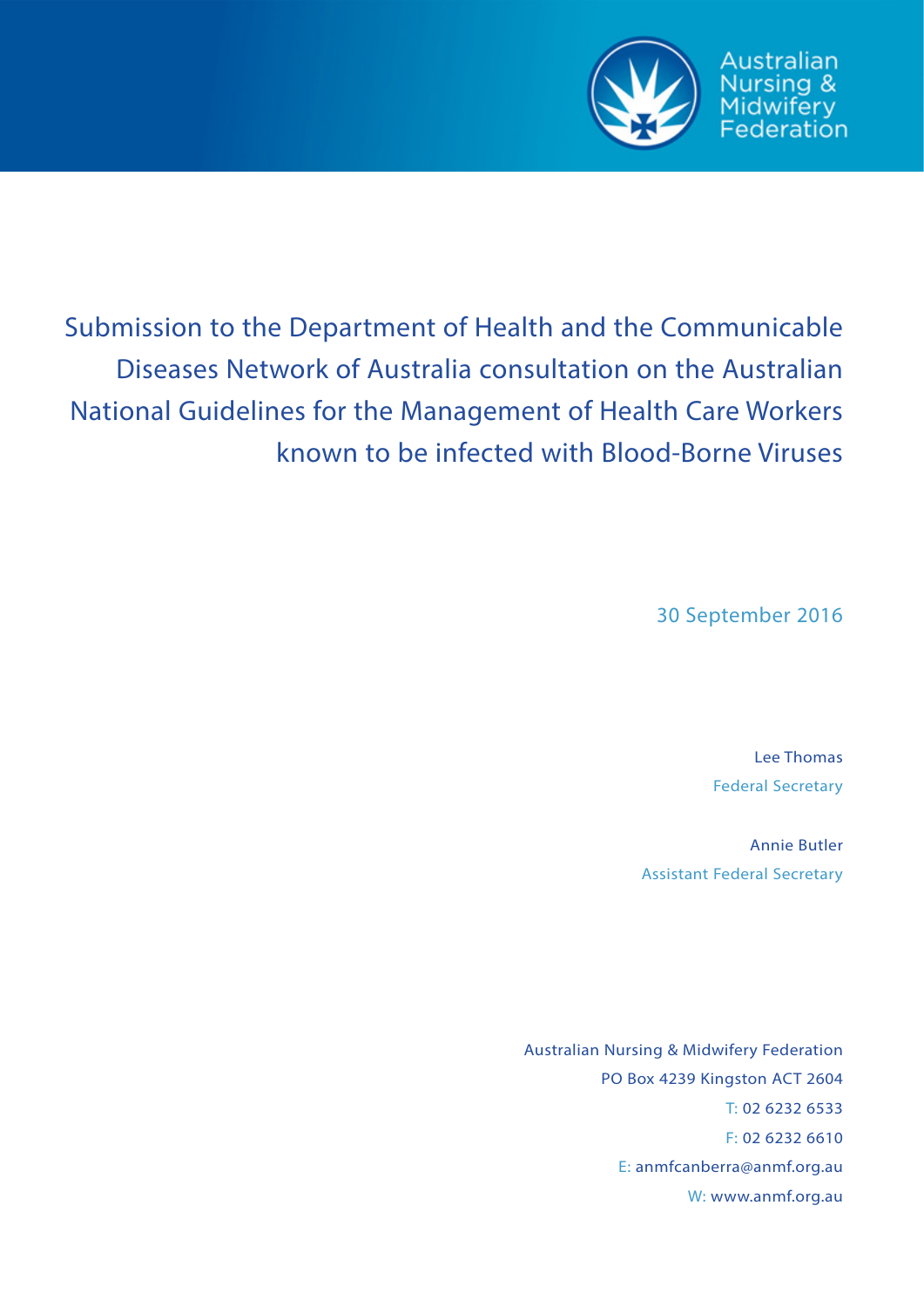### Introduction

Established in 1924, the Australian Nursing and Midwifery Federation (ANMF) is the largest professional and industrial organisation in Australia for nurses, midwives and assistants in nursing, with Branches in each State and Territory of Australia. The core business of the ANMF is the professional and industrial representation of our members and the professions of nursing and midwifery.

With a membership which now stands at over 258,000 nurses, midwives and assistants in nursing, our members are employed across all urban, rural and remote locations, in both the public and private health and aged care sectors.

The ANMF takes a leadership role for the nursing and midwifery professions by participating in the development of policy relating to: nursing and midwifery practice, professionalism, regulation, education, training, workforce, and socio-economic welfare; health and aged care, community services, veterans' affairs, workplace health and safety, industrial relations, social justice, human rights, immigration, foreign affairs and law reform.

As the largest professional and industrial organisation in Australia, the ANMF has, on behalf of our members, a genuine interest in all aspects relating to health care workers exposure to, and subsequent contracting of, blood borne viruses (BBVs). We welcome the opportunity to provide response to this consultation on the review of *the Australian National Guidelines for the Management of Health Care Workers known to be infected with Blood-Borne Viruses*. This review will have significant impact on nurses and midwives, who make up the largest sector of the health workforce and undertake Exposure Prone Practices (EPPs) Category 1 lower risk as part of everyday practice. Our feedback is provided against the questions posed in the discussion paper for the consultation.

### General Comments

The ANMF is pleased that the Communicable Diseases Network Australia (CDNA) is undertaking this consultation following revision of these guidelines.

The ANMF generally supports CDNA guidance to nurses and midwives for the management of BBVs. It is essential that nurses, midwives and employers clearly understand their responsibilities in this area and are provided access to information when changes occur. Changes must be based on sound evidence.

To date, the ANMF has supported these CDNA guidelines from both a professional and industrial perspective. However, the changes suggested in the revised version are extensive and will have significant impact on all health care workers, and in particular the 376,880<sup>1</sup> nurses and midwives currently on the national Register.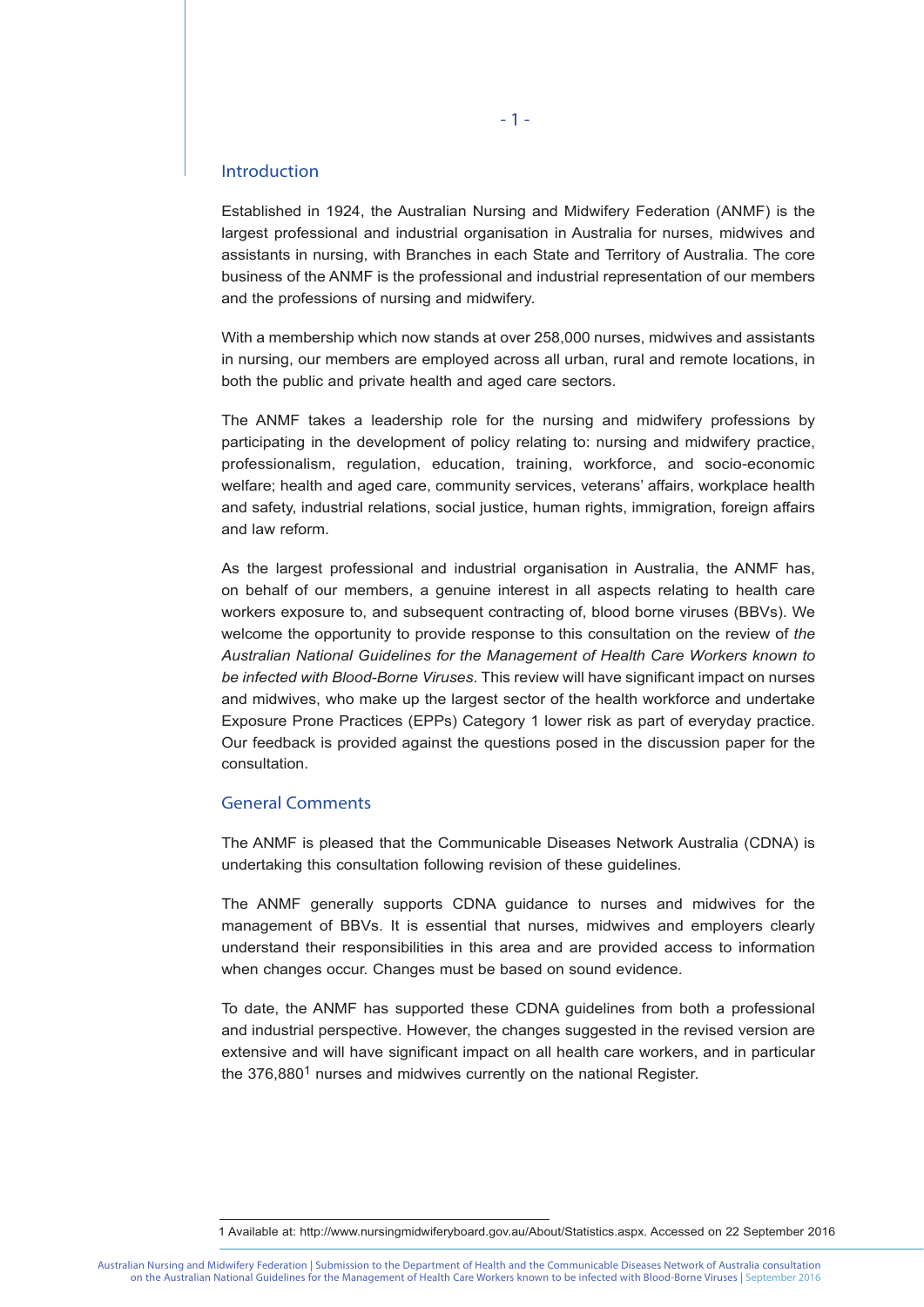It is the national policy of the ANMF, in relation to BBV exposure for nurses and midwives, that:

- All nurses and midwives have the right to be protected from blood and body substances and this protection includes:
	- o effective personal protective equipment;
	- o sharps products which are of safe design and protect nurses during their use, such as the use of needleless systems and retractable needles wherever possible; and
	- o vaccination for infectious diseases where vaccines are available.
- Local infection control policies and protocols should address issues in relation to blood borne diseases.
- All health services must adopt and enforce safe practices for the handling of blood and body fluids by providing education, policies and resources to nurses and midwives, and applying standard and additional precautions for handling of both blood and body fluids.
- Employers should involve nurses and midwives in the development of infection control policies and effective mechanisms for policy implementation.
- Employers must provide the necessary resources to enable nurses and midwives to implement legislation, policies and procedures for effective infection control such as the use of standard and additional precautions.
- Voluntary testing and immunisation (where available) should be offered and paid for by the employer as a preventative measure.
- Health care practices should be based on scientific knowledge and evidence about disease transmission and levels of risk.
- Nurses and midwives have a duty of care towards clients with BBVs and the quality of nursing and midwifery care provided to people with BBVs should be the same as that provided to other people receiving nursing and midwifery care.
- Mandatory testing of nurses and midwives for BBVs is opposed.2

Consequently, the ANMF **does not support** the mandatory testing requirement introduced in the revised draft *Australian National Guidelines for the Management of Health Care Workers known to be infected with Blood-Borne Virus.*

The ANMF has supported the existing CDNA guideline, which encourages and supports those HCWs who perform Exposure Prone Procedures (EPPs) to know their BBV status and to undergo regular BBV testing. We consider this approach facilitates both health promotion for nurses and midwives themselves and assists in protecting the public.

In concluding the general comments, given the proposed change to mandatory testing for all HCWs undertaking EPPs, the title of the document is a misnomer as these guidelines are for all HCWs, regardless of BBV status.

<sup>2</sup> ANMF policy Occupational Health and Safety. August 2015.

Australian Nursing and Midwifery Federation | Submission to the Department of Health and the Communicable Diseases Network of Australia consultation on the Australian National Guidelines for the Management of Health Care Workers known to be infected with Blood-Borne Viruses | September 2016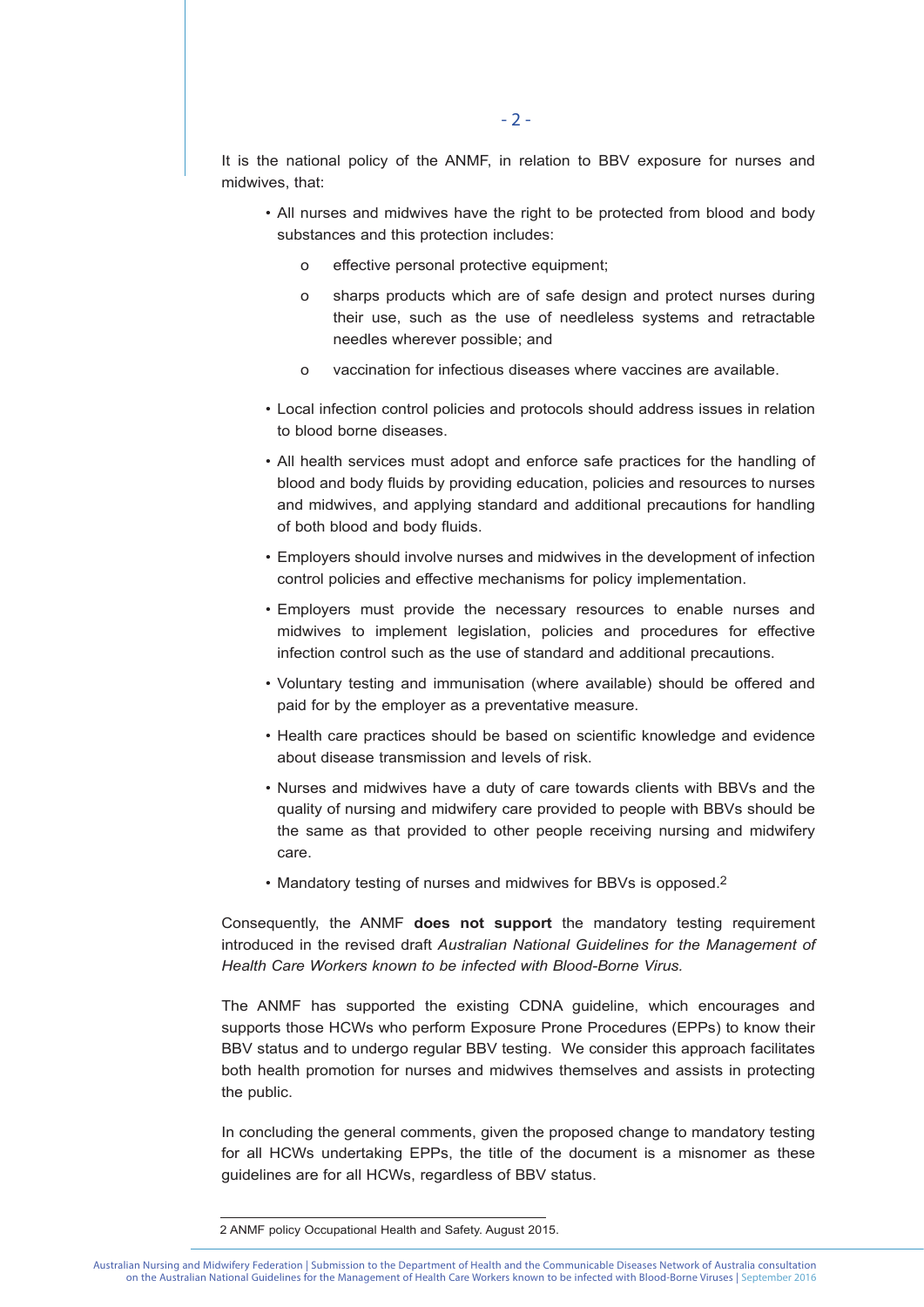## General Comments

- **1. Do you support the proposed changes to the revised guidelines for the following sections:**
	- **• HCWs infected with HBV**
	- **• HCWs infected with HCV**
	- **• HCWs infected with HIV, and**
	- **• Recommendations for public health authorities.**

 **If not, why?**

While the ANMF supports some of the proposed changes to the revised guidelines, we remain opposed to mandatory testing for HCWs.

The revised guidelines need to continue to find a balance between protecting the public and protecting HCWs. There may be a tendency to exaggerate the potential and actual risks of transmission of BBVs to clients and to unfairly and unnecessarily restrict or curtail the work practices of HCWs. This has the effect of potentially denying these HCWs the ability to practise in their profession and limit the care they may ordinarily provide to people. On the other hand, there may also be occasions where the risk of transmission of a BBV is real and, in the interests of client safety, appropriate measures should be taken to mitigate any risk to an acceptable level.<sup>345</sup>

The ANMF agrees with the first set of key recommendations for all HCWs made within the draft document, including:

- All HCWs should be encouraged to undertake regular testing for BBVs.
- All HCWs have the right to access confidential testing, counselling and treatment
- All HCW should be vaccinated against HBV.

All Australian health care services must have Standard Precautions and effective infection control strategies in place as per current National Health and Medical Research Council (NHMRC) guidelines. This is part of the employer's obligation to provide a healthy and safe working environment to prevent or reduce the risk of exposure to body fluids, secretions, sharps injuries and excretions and prevents the transmission of infections from person to person within the health service. The employer has a responsibility to provide resources, information, training and equipment to ensure a safe working environment and that includes testing, vaccinations and treatment where required.

Australian Nursing and Midwifery Federation | Submission to the Department of Health and the Communicable Diseases Network of Australia consultation on the Australian National Guidelines for the Management of Health Care Workers known to be infected with Blood-Borne Viruses | September 2016

<sup>3</sup> The Canadian Medical Protective Association: *Physicians with blood borne viral infections: Understanding and managing the risks* https://oplfrpd5.cmpa-acpm.ca/-/physicians-with-blood-borne-viral-infections-understandingand-managing-the-risks Accessed 01.09.14.

<sup>4</sup> Scotland Health. *Blood Borne Viruses*. http://www.healthyworkinglives.com/advice/workplace-hazards/bbvs Accessed 01.09.14.

<sup>5</sup> Australian Society of HIV Medicine [ASHM], 2012: *Emergency Service Providers and Blood Borne Viruses* http:// www.ashm.org.au/images/PDFS/publications/1976963389\_ESPBBV\_booklet.pdf Accessed 01.09.14.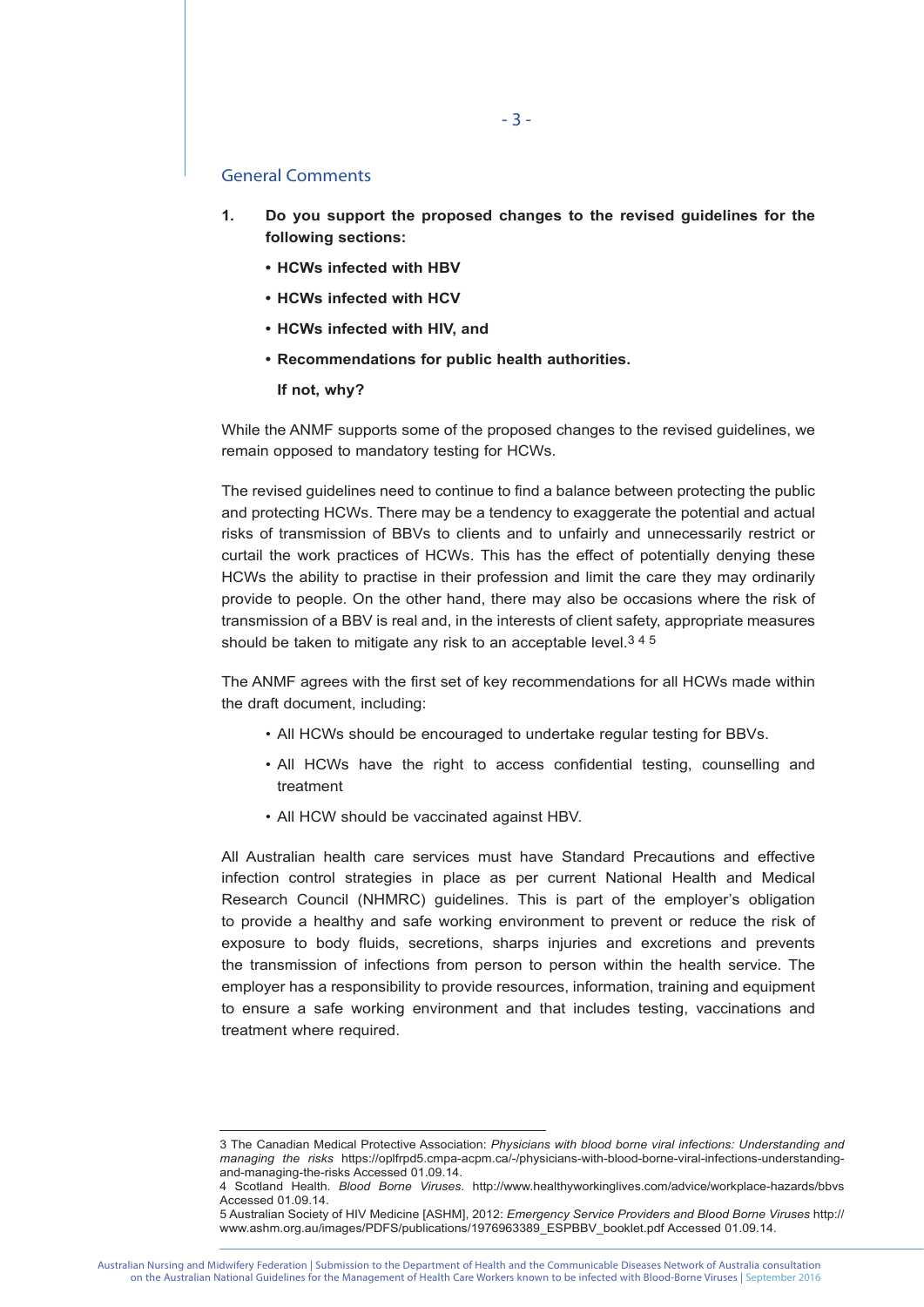The ANMF supports a policy for employers to encourage their staff to be vaccinated against preventable BBV, including hepatitis B virus (HBV) where a nurse or midwife has no documented evidence of pre-existing immunity (from natural infection or prior vaccination) and for screening to ensure they are assessed for immunity postvaccination. The ANMF also considers that employers should pay for the vaccinations.

As identified earlier the ANMF does not support the proposed change, outlined as the second set of key recommendations for HCWs who perform EPPs, to establish a requirement for mandatory testing. We argue, this is not required and that there is insufficient evidence to support this substantial and costly change. The ANMF recommends that, as this change will have significant implications for HCWs, employers and regulators, it is essential there is broader public consultation on the draft guidelines. It would also be necessary for the Australian Health Practitioner Regulation Agency (AHPRA) consultation processes under the National Law to be met, considering AHPRA and the National Boards will require regulated health practitioners to comply with these guidelines.

In addition, it is unclear how this mandatory testing requirement would work in practice. Is it the individual HCW or the employer who is responsible for ensuring those undertaking EPPs have been tested in line with the required schedule? The new requirement presumes that HCWs will never be called on to be involved in EPPs without sufficient notice for testing to occur.

The ANMF is concerned that in some health care settings, in particular some rural and remote facilities, or situations where there is only one health care practitioner, the requirement to cease performing EPPs immediately may be unlikely or impossible to achieve. Furthermore, this will require the HCW to disclose their BBV status to the employer, and potentially other employees, even if they are complying with the guidelines. The responsibility to complete the required EPPs in this scenario may then fall to another HCW who has chosen not to perform EPPs and does not want to disclose their BBV. There are significant concerns around confidentiality and potential discrimination for HCWs which need to be addressed in the guidelines.

The guidelines should address the equitable treatment of a HCW who may contract a BBV while at work. This would include: the importance of ensuring the HCW continues as a productive and valued employee; acknowledge that the diagnosis may have a detrimental impact on their career and advancement in their career; and the need for counselling and professional support.

Further, employers of nurses and midwives who have been exposed to a BBV through their work have a legal obligation arising from workers' compensation legislation to provide support, to cover the cost of treatment and vaccination, and to provide access to, and pay for, counselling. Employers should also provide paid leave if necessary.

In Section 2 – Guiding principles, and in Section 5.2 -Support of HCWs infected with a BBV, there should also be explicit reference to workplace health and safety and workers' compensation legislation.

Australian Nursing and Midwifery Federation | Submission to the Department of Health and the Communicable Diseases Network of Australia consultation on the Australian National Guidelines for the Management of Health Care Workers known to be infected with Blood-Borne Viruses | September 2016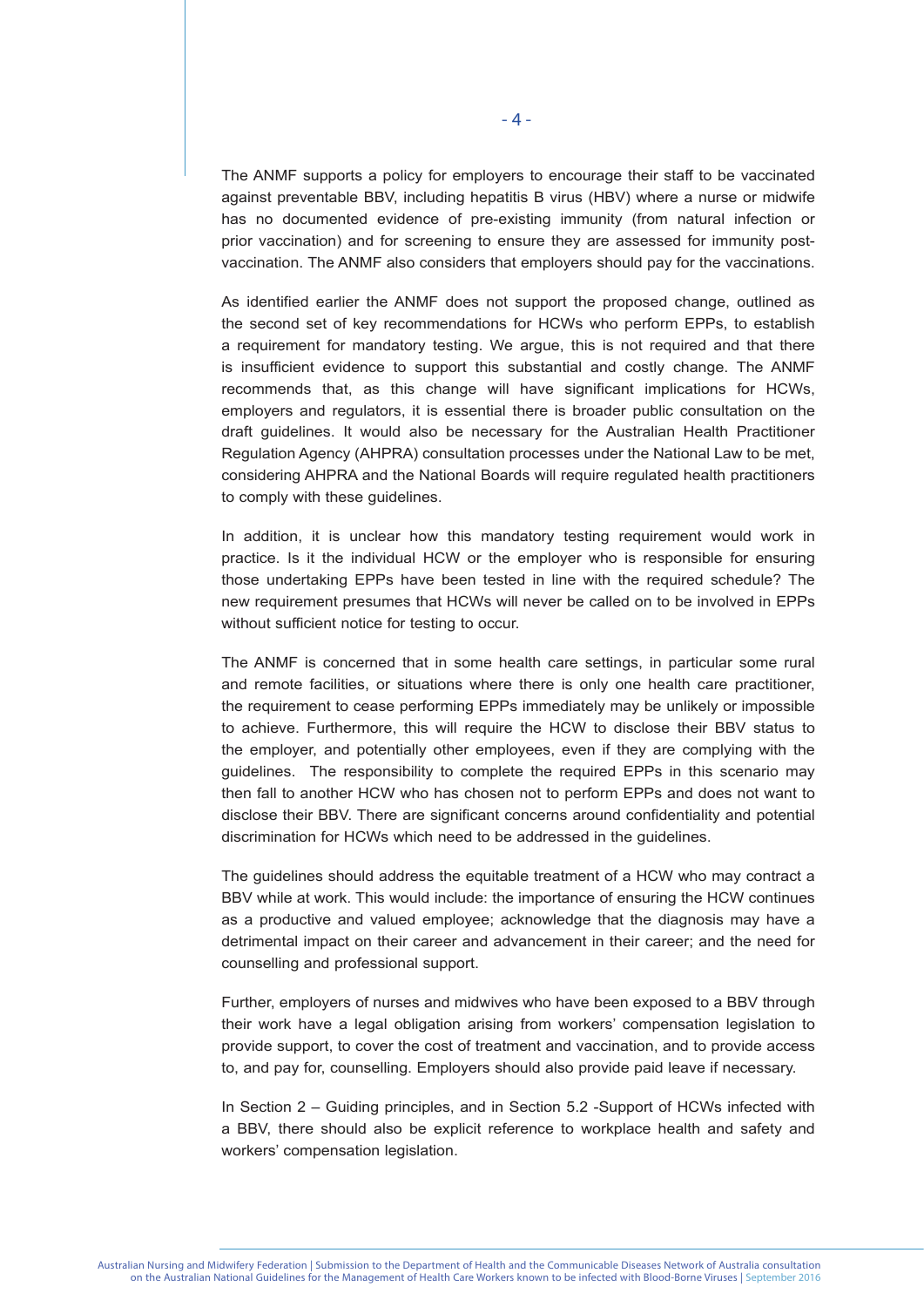In reference to Section 4.1 – Diagnosis and frequency of BBV testing, all HCWs should receive advice on measures to minimise the risk of infection at work and of avoiding non-occupational risks of infection', not just those mentioned in this section. In fact, the employer should not be just 'providing advice' but ensuring that there are safe systems of work. Risks of infection can arise from such factors as fatigue, inadequate staffing, and lack of safe design.

# **2. Do you support the changes to the definitions and examples of EPPs? Do you agree with the recommendation that the relevant specialist Colleges provide more detailed advice about what constitutes an EPP and the category of the procedure?**

The definitions and examples of EPPs are confusing. There are a number of examples of non-EPPs included that do not meet the definition of a non-EPP. They would, however, more reasonably meet the definition of a Category 1 EPP. These include: insertion of intravenous or central lines; incision and drainage of abscesses; suturing skin lacerations; and risk from handling sharps. All of these examples constitute *'A procedure where the hands and fingertips of the HCW are usually visible and outside the body most of the time and the possibility of injury to the worker's gloved hands from sharp instruments and/or tissues is unlikely. If injury occurs it is likely to be noticed and acted upon quickly to avoid the HCW's blood contaminating a patient's open tissues'*. This is the definition of a Category 1 EPP not a non-EPP.

Given the definitions provided, specialist Colleges will no doubt find the provision of more detailed advice about what constitutes an EPP and the category of the procedure challenging. It is imperative that the definitions are clarified before any further advice can be provided.

The relevant specialist Colleges listed in Appendix 2 of the revised Guidelines are all medical and dental colleges. As these guidelines apply to all HCWs, those known to be infected with a BBV, and now all those who undertake EPPs regardless of category, it is unclear as to why advice would only be sought from medical and dental colleges. Nursing and midwifery professional and industrial organisations should also be consulted in relation to categorisation of EPPs as they pertain to nursing and midwifery practice.

# **3. Are the relevant specialist Colleges (as listed in the guidelines) comfortable with providing more detailed advice to HCWs about which procedures in their specialties constitute an EPP and what category of EPP this procedure would be?**

When the definitions of an EPP and non-EPP are clarified, it would be appropriate for the professional and industrial organisations for the professions to provide education and support for HCWs in identifying what constitutes an EPP. These organisations should be able to access support and resources from a national body which has expertise on both BBVs and EPPs when required. Currently the suggested list of specialist Colleges are only relevant to doctors and dentists. It is essential that all HCWs have access to their relevant professional and industrial organisations to ensure context to their professions practice is considered in the advice provided.

Australian Nursing and Midwifery Federation | Submission to the Department of Health and the Communicable Diseases Network of Australia consultation on the Australian National Guidelines for the Management of Health Care Workers known to be infected with Blood-Borne Viruses | September 2016